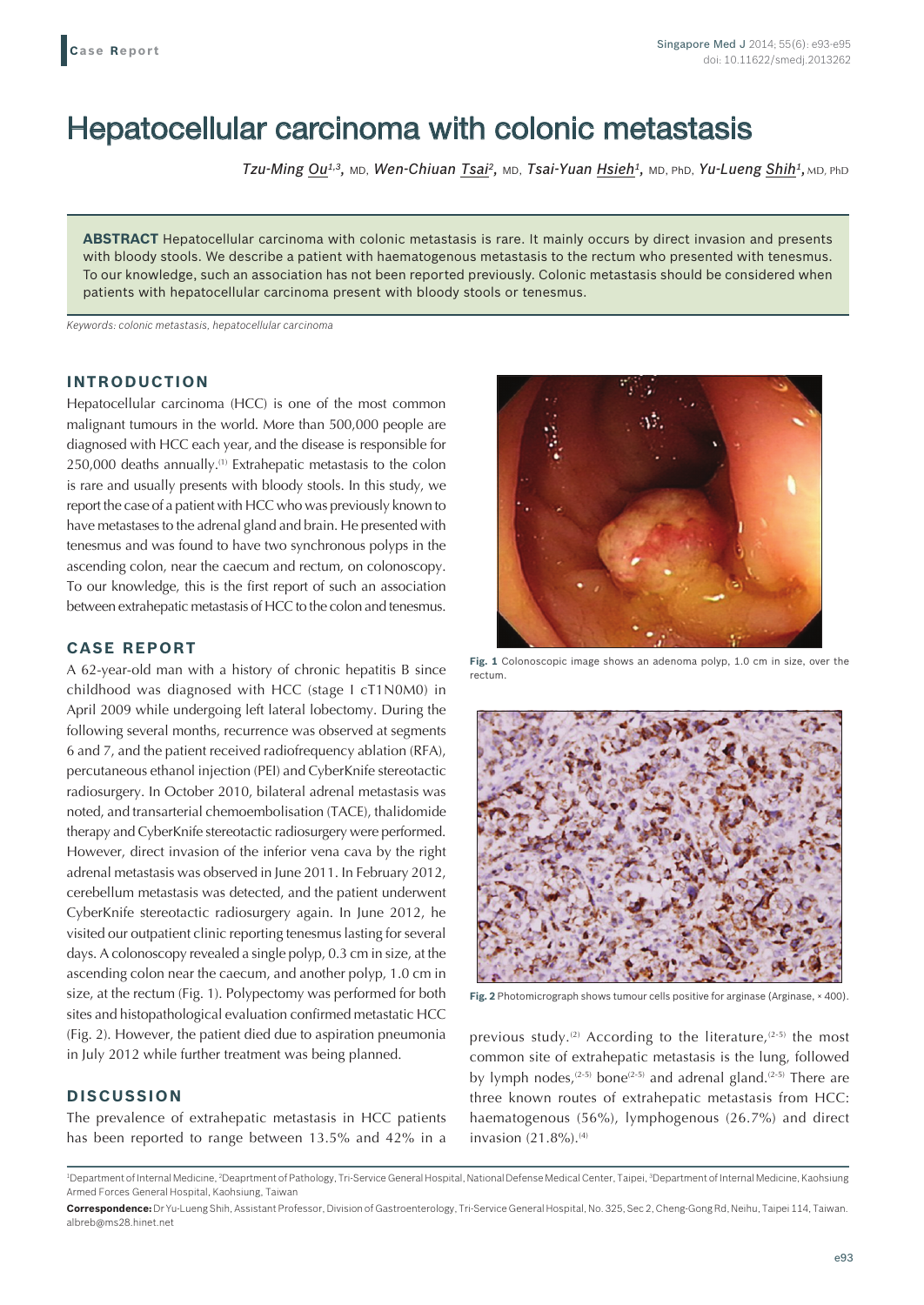| Study (year)                            | Symptom                                               | <b>Colonic</b><br>site  | <b>Cirrhosis</b>                 | Aetiology  | <b>Previous</b><br><b>TAE or TACE</b> |                                  | <b>Surgery Survival</b><br>period<br>(mths) | <b>Presumed</b><br>mode of<br>metastasis | Interval*<br>(mths) |
|-----------------------------------------|-------------------------------------------------------|-------------------------|----------------------------------|------------|---------------------------------------|----------------------------------|---------------------------------------------|------------------------------------------|---------------------|
| Hashimoto et $a^{(16)}$<br>(1996)       | Melaena                                               | <b>Transverse</b>       | $+$                              | <b>HCV</b> | $+$                                   | $+$                              | > 4                                         | Direct invasion                          | 63                  |
| Cosenza et al <sup>(15)</sup><br>(1999) | <b>Bloody stool</b>                                   | Ascending               | $\begin{array}{c} + \end{array}$ | <b>HCV</b> |                                       | $\begin{array}{c} + \end{array}$ | > 25                                        | Haematogenous                            | 47                  |
| Lin et $al^{(7)}$<br>(2000)             | <b>Bloody stool</b>                                   | <b>NA</b>               | $^{+}$                           | <b>HCV</b> | $^{+}$                                | <b>NA</b>                        | 1.2                                         | Direct invasion                          | 6.8                 |
|                                         | Epigastric pain<br>and stool occult<br>blood positive | <b>NA</b>               | $+$                              | <b>HBV</b> | $\qquad \qquad -$                     | <b>NA</b>                        | 1.2                                         | Direct invasion Simultaneous             |                     |
|                                         | <b>Bloody stool</b>                                   | <b>NA</b>               | $^{+}$                           | <b>NA</b>  |                                       | <b>NA</b>                        | $\overline{4}$                              | Direct invasion Simultaneous             |                     |
| Tapuria et al <sup>(9)</sup><br>(2007)  | Melaena                                               | Ascending               | $^{+}$                           | Autoimmune |                                       | $^{+}$                           | >1                                          | Haematogenous                            | <b>NA</b>           |
| Hirashita et $a^{(11)}$<br>(2008)       | Epigastralgia                                         | Transverse              | <b>NA</b>                        | <b>HCV</b> | $^{+}$                                | $\! +$                           | 6                                           | Direct invasion                          | 18                  |
|                                         | Melaena                                               | Ascending               | $^{+}$                           | <b>HCV</b> | $^{+}$                                | $\! +$                           | $\mathbf{1}$                                | Direct invasion                          | 31                  |
| Ng et $al^{(13)}$<br>(2007)             | <b>Bloody stool</b>                                   | Ascending               | $^{+}$                           | <b>HBV</b> |                                       | $+$                              | > 60                                        | Haematogenous                            | 6                   |
| Nozaki et $al^{(14)}$<br>(2008)         | <b>Bloody stool</b>                                   | Ascending               | <b>NA</b>                        | <b>NA</b>  |                                       |                                  | < 1                                         | <b>NA</b>                                | 24                  |
| Present study<br>(2013)                 | Tenesmus                                              | Ascending<br>and rectum |                                  | <b>HBV</b> | $^{+}$                                |                                  | $\mathbf{1}$                                | Haematogenous                            | 38                  |

**Table I. Summary of patients with colonic metastasis from hepatocellular carcinoma reported in the literature.**

\*Time interval between the diagnosis of hepatocellular carcinoma and the diagnosis of colonic metastasis.

–: negative; +: positive; HBV: hepatitis B virus; HCV: hepatitis C virus; NA: not available; TACE: transarterial chemoembolisation; TAE: transarterial embolisation

Metastasis to the gastrointestinal (GI) tract is rare. Its reported incidence among clinical patients with HCC ranges from  $0.5\%$  to  $4.4\%$ ,  $(4.6)$  while that among autopsy cases is 4%.(4,7,8) The most often affected sites of metastasis in the GI tract are the duodenum and stomach.<sup>(7,8)</sup> Invasion of the colon is rare.<sup>(7)</sup> Metastasis to the GI tract mainly occurs by direct invasion( $7,8$ ) and less commonly by the haematogenous route.  $(7,8)$ 

Vascular invasion such as portal vein thrombosis may be a key point of haematogenous spread.<sup>(9)</sup> The presence of tumour thrombosis in the portal vein may cause a reversal of flow, which possibly serves as the mechanism of haematogenous metastasis of HCC to the GI tract.<sup>(9)</sup> Transarterial embolisation (TAE) and TACE may also induce elevation of portal venous pressure and backward flow of tumour emboli,<sup>(10)</sup> and as a result, HCC may invade the adjacent organs, such as the colon, or other parts of the GI tract. Haematogenous metastasis is not related to elevated alpha-fetoprotein, but may be associated with vascular invasion such as portal vein or inferior vena cava invasion.(7-9)

Bloody stool is the most frequent symptom of colonic metastasis.(11) The treatment of HCC depends on the tumour stage. Primary HCC or intrahepatic metastasis can be treated using curative resection, RFA, PEI, TAE and TACE. In spite of the improvements in medical treatment, most HCC patients are diagnosed at advanced stages, and therefore, it becomes impossible to conduct curative resection due to poor prognosis. When intrahepatic lesions are well controlled and in good hepatic reserve, symptomatic or life-threatening metastasis should be treated. $(2,3)$  RFA is technically difficult because of its high risk of perforation,<sup>(11)</sup> and TAE and TACE are not

effective in treating HCC with GI tract metastasis.(11) Surgical resection may be the most effective treatment option for GI tract metastasis of HCC.

According to Fujii et al, the median survival time of patients with GI tract invasion treated using surgical resection is longer than those who receive nonsurgical and supportive treatment.<sup>(12)</sup> The median survival time of patients following the diagnosis of extrahepatic metastasis was reported to be  $4.9-8.1$  months.<sup>(2,3,5)</sup> Hirashita et al, in a recent case series, reported that the median survival of HCC patients with colonic metastasis was only 2.5 months.(11) Predictors for poor prognosis included performance status and intrahepatic lesion controllability.<sup>(3,5)</sup> Patients with extrahepatic metastases generally have more advanced intrahepatic tumours or vessel invasion when first diagnosed with HCC.(4) Studies suggest that mortality in patients with extrahepatic metastasis is not directly associated with the metastasis itself; $(2,3)$  its major cause may be related to the progression of the intrahepatic lesion.

A search of the MEDLINE database for the English language literature showed that in recent years, ten patients had been reported to have colonic metastasis from HCC (Table I).<sup>(7,9-11,13-16)</sup> A major symptom was bloody stool. The most frequent sites of metastasis were the ascending and transverse colons, suggesting that most HCC colonic metastases would directly invade the adjacent colon. Our patient was presumed to have haematogenous metastasis, probably via inferior vena cava invasion, as the metastatic sites were far from the liver. Six patients had direct invasion and four patients, including our patient, were reported to have haematogenous spread. For one patient, the mode of metastasis was not known. Except for our patient,